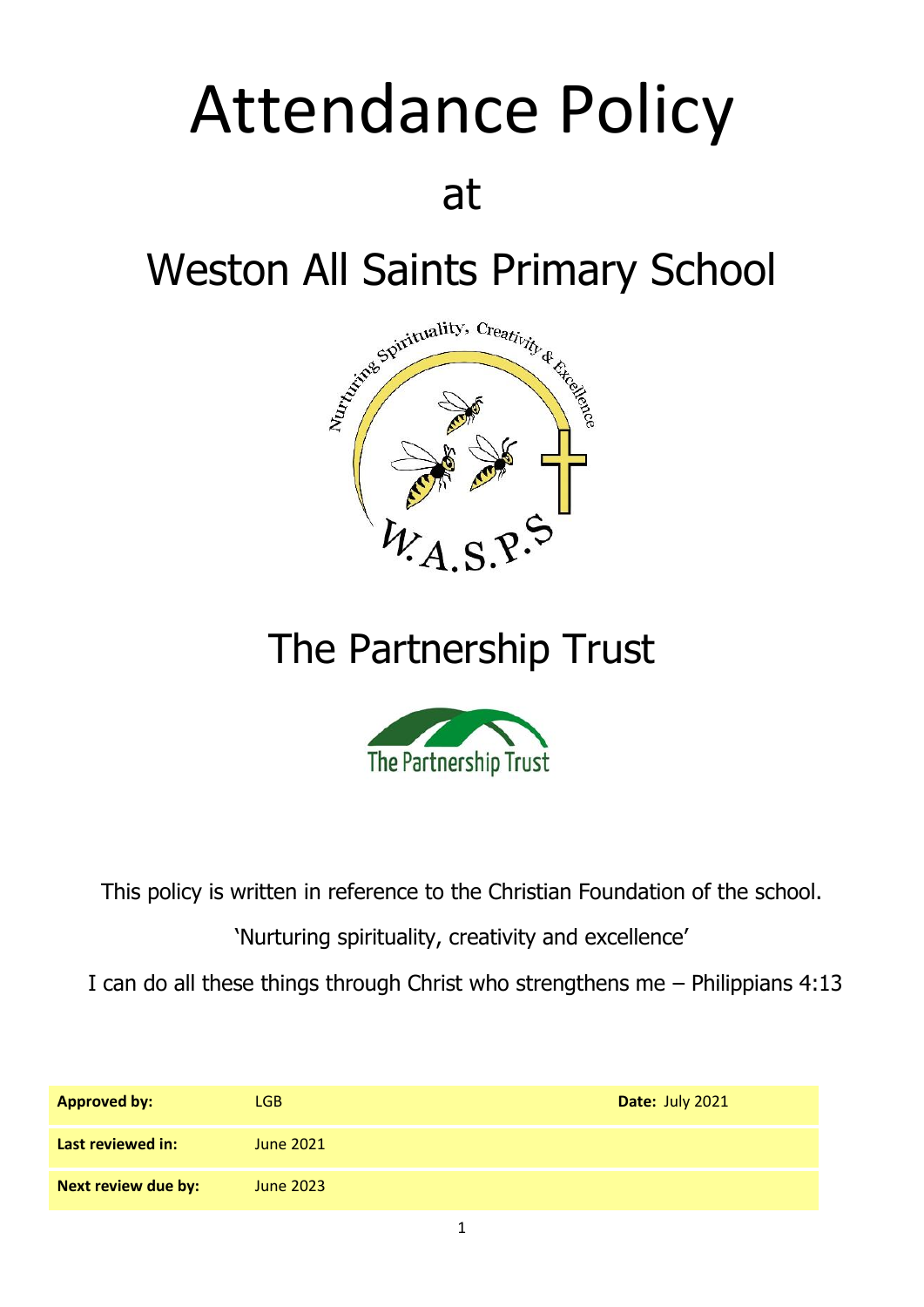#### **Contents**

| Introduction                                                     | 3  |
|------------------------------------------------------------------|----|
| Aims and objectives                                              | 3  |
| Legal framework                                                  | 3  |
| Roles and responsibilities                                       | 4  |
| Training of staff                                                | 5  |
| School procedures                                                | 5  |
| Authorised and unauthorised absences                             | 7  |
| Absence during the school day                                    | 8  |
| Strategies for promoting attendance and punctuality              | 8  |
| Sanctions for persistent lateness and non-attendance             | 9  |
| School closures                                                  | 9  |
| Term-time leave                                                  | 9  |
| School refusal                                                   | 10 |
| Missing children                                                 | 10 |
| Religious observances                                            | 11 |
| Appointments                                                     | 11 |
| Modelling, sporting and acting performances /activities          | 11 |
| Young carers                                                     | 12 |
| Monitoring and review                                            | 12 |
| Appendix 1 Attendance codes                                      | 13 |
| Appendix 2 Attendance codes for Covid-19 pandemic                | 13 |
| Appendix 3 Attendance During the Coronavirus (COVID-19) Pandemic | 14 |
| Appendix 4 Request form for an absence other than a holiday      | 15 |
| Appendix 5 Holiday absence request form                          | 16 |
| Appendix 6 Medical appointment form                              | 17 |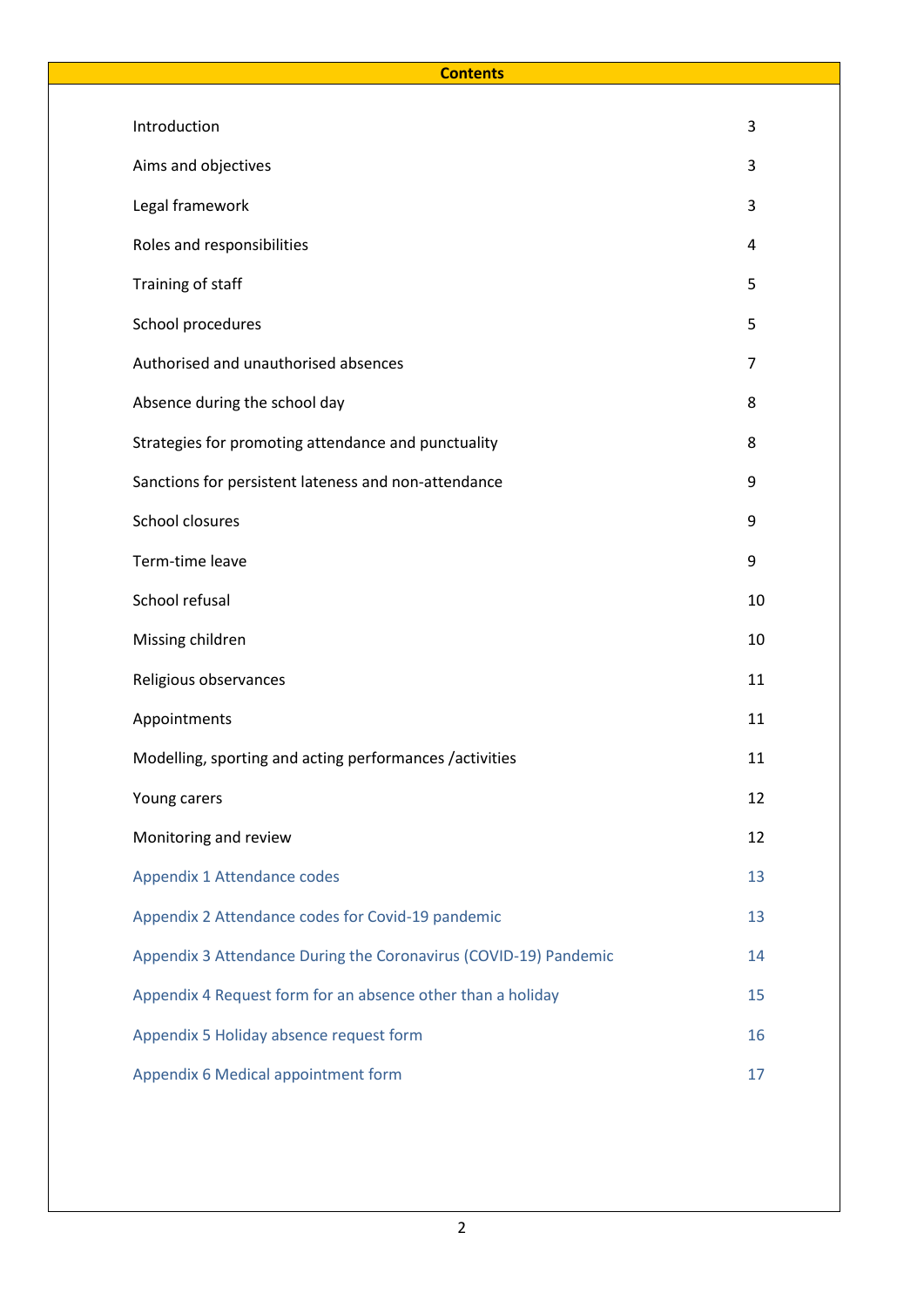#### **Introduction**

In England, attendance at school is a legal requirement for children and young people between the ages of 5 – 16 years\*. Children and young people are entitled to formal education during this phase of their lives and even a small number of absences can cause pupils to fall behind in their learning making it more difficult for them to sustain progress and achieve their full potential.

Schools must meet for at least 380 sessions or 190 days during any school year to educate their pupils.

During the Covid-19 pandemic, schools have successfully incorporated online and remote learning to maintain the continuous provision of education to their pupils.

Parents and carers have a legal responsibility to ensure that every child is in full-time education between the ages of 5 and 16. Unless families have chosen elective home education (or home schooling) this means attending school daily.

\*Pupils can leave school on the last Friday in June if they will be 16 by the end of the summer holidays. They must then do one of the following until they're 18:

- stay in full-time education, for example at a college
- start an [apprenticeship](https://www.gov.uk/apprenticeships-guide) or [traineeship](https://www.gov.uk/find-traineeship)
- spend 20 hours or more a week working or volunteering, while in part-time education or training

#### **Aims and Objectives**

It is our responsibility as educators to do all we can to encourage and reinforce the requirement for daily school attendance and we will support parents to ensure their children attend regularly. We give high priority to conveying to parents and pupils how important this is. We recognise that parents and carers have a vital role to play and that there is a need to establish strong home-school links and communication systems that can be utilised whenever there are concerns about attendance.

If there are problems which affect a pupil's attendance we will investigate, identify and strive in partnership with parents/carers and pupils to resolve those problems as quickly and efficiently as possible.

We are committed to:

- Promoting and modelling good attendance behaviour and reducing absence, including persistent absence
- Ensuring every pupil has access to full-time education to which they are entitled or as much of it as they can access due to medical conditions
- Ensuring equality and fairness of treatment for all
- Implementing our policies in accordance with the Equality Act 2010
- Early intervention to address patterns of absence
- Working with other agencies to ensure the health and safety of our pupils

#### **Legal Framework**

This policy meets the requirements of th[e school attendance guidance](https://www.gov.uk/government/publications/school-attendance) from the Department for Education (DfE), and refers to the DfE's statutory guidance on [school attendance parental responsibility measures.](https://www.gov.uk/government/publications/parental-responsibility-measures-for-behaviour-and-attendance) These documents are drawn from the following legislation setting out the legal powers and duties that govern school attendance:

- Part 6 of [The Education Act 1996](https://www.legislation.gov.uk/ukpga/1996/56/part/VI/chapter/II)
- Part 3 of [The Education Act 2002](http://www.legislation.gov.uk/ukpga/2002/32/part/3/chapter/3)
- Part 7 of [The Education and Inspections Act 2006](http://www.legislation.gov.uk/ukpga/2006/40/part/7/chapter/2/crossheading/school-attendance)
- [The Education \(Pupil Registration\) \(England\) Regulations 2006](http://www.legislation.gov.uk/uksi/2006/1751/contents/made) (and [2010,](https://www.legislation.gov.uk/uksi/2010/1725/regulation/2/made) [2011,](https://www.legislation.gov.uk/uksi/2011/1625/made) [2013,](https://www.legislation.gov.uk/uksi/2013/756/made) [2016](https://www.legislation.gov.uk/uksi/2016/792/made/data.html) amendments)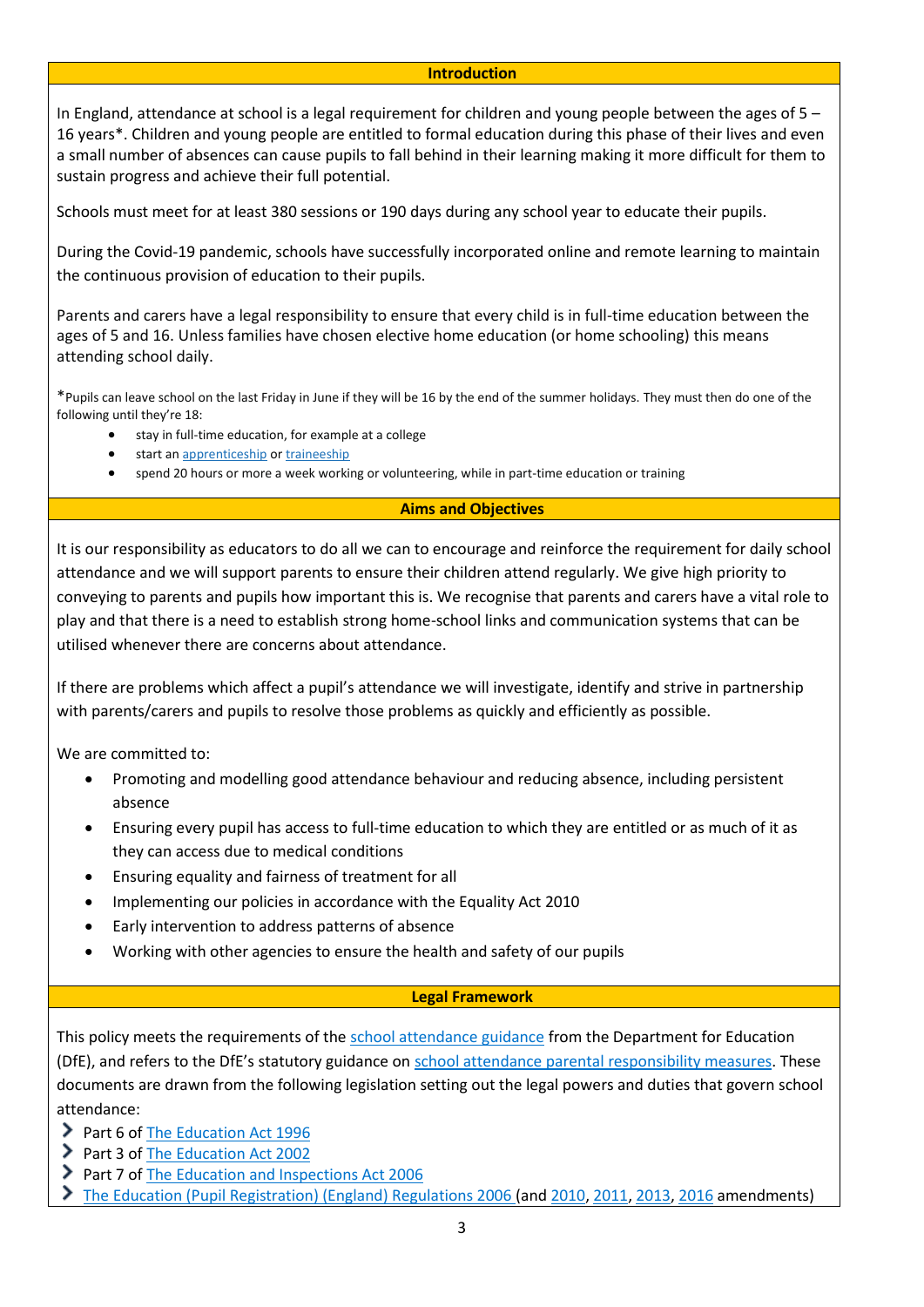#### [The Education \(Penalty Notices\) \(England\) \(Amendment\) Regulations 2013](https://www.legislation.gov.uk/uksi/2013/757/regulation/2/made)

This policy also refers to the DfE's guidance on the [school census,](https://www.gov.uk/guidance/complete-the-school-census) which explains the persistent absence threshold.

Other DfE guidance

- Parental responsibility measures for school attendance and behaviour
- Equality Act 2010
- Children (Performances and Activities) (England) Regulations 2014
- Children and Young Persons Act 1963
- DfE (2015) 'Child performance and activities licensing legislation in England'
- DfE (2016) 'Children missing education'
- DfE (2020) 'Keeping children safe in education'
- DfE (2021) 'Keeping children safe in education' update post EU Exit
- DfE (2020) 'School attendance' and updates due to Coronavirus
- How to complete the educational setting status form (2020)
- Education (Pupil Registration) (England) (Coronavirus) (Amendment) Regulations 2020
- Addendum: recording attendance in relation to coronavirus (Covid-19) during the 2020 to 2021 academic year

#### **Policy**

There are many reasons why a child may be absent from school, such as illness, medical appointments or emergencies. However, poor school attendance will have an impact on a child's learning, and it can put children in danger of crime, anti-social behaviour or exploitation. It also negatively affects their school, their teacher and the rest of their class. Pupils can only be absent from school if they are ill or, in exceptional circumstances which the headteacher has agreed in advance. You can view the national regulations on school attendance and [absence](https://www.gov.uk/school-attendance-absence) and [parents' legal responsibilities](https://assets.publishing.service.gov.uk/government/uploads/system/uploads/attachment_data/file/581539/School_attendance_parental_responsibility_measures_statutory_guidance.pdf) in more detail on the GOV.UK website.

This policy sets out the procedures in place at Weston All Saints C of E Primary School to promote high levels of attendance by our pupils and to fulfil our safeguarding duty.

#### Roles and Responsibilities

**The Local Governing Board** has overall responsibility for:

- monitoring attendance figures for the whole school on at least a termly basis. It also holds the Headteacher to account for the implementation of this policy
- ensuring that the attendance policy, as written, does not discriminate on any grounds, including, but not limited to, ethnicity/national origin, culture, religion, gender, disability or sexual orientation
- handling complaints regarding this policy as outlined in the Partnership Trust's Complaints Policy
- having regard to 'Keeping children safe in education' (2020) when making arrangements to safeguard and promote the welfare of children

#### **The Headteacher** is responsible for :

- the day-to-day Implementation and management of the Attendance Policy at WASPS
- monitoring school-level absence data and reporting it to Governors
- Supporting staff with monitoring the attendance of individual pupils
- Issuing fixed-penalty notices where necessary

#### **The Attendance Officer (supported by members of the Office Team)** will:

- Maintain a record of pupil attendance on the school's computer system
- Monitor attendance data across the school and at an individual pupil level
- Report concerns about attendance to the Headteacher or Deputy Headteacher
- Work with Education Welfare Officers to tackle persistent absence
- Arrange calls and meetings with parents to discuss attendance issues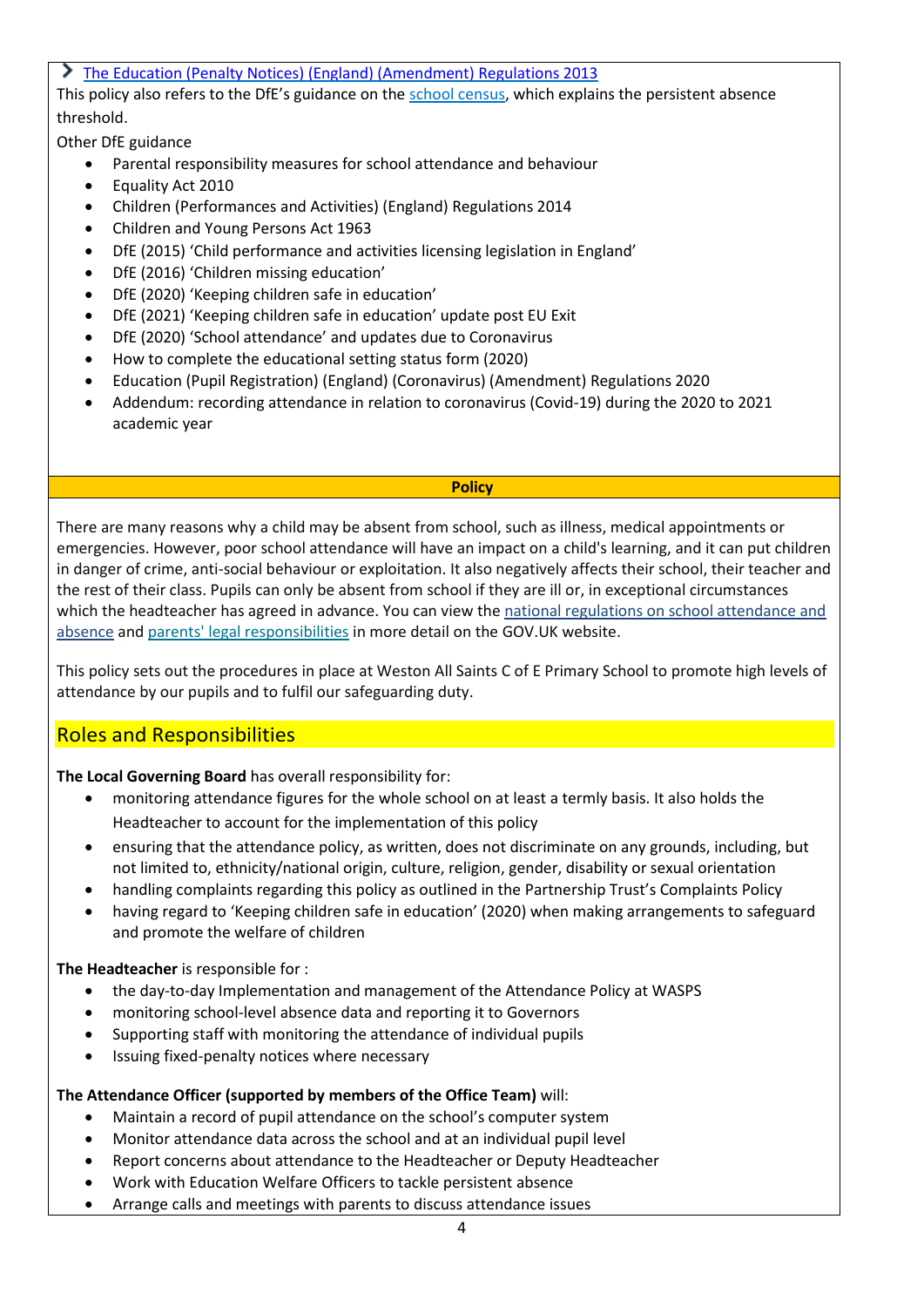- Advise the Headteacher when it may be appropriate to issue fixed-penalty notices
- Contact parents/carers as necessary about attendance
- Keep records and inform outside agencies as necessary to comply with local and national policy and procedures
- Store messages / notes from home on SIMS
- Send out attendance concern letters as instructed by the Headteacher or Deputy Headteacher
- Correct any inaccuracies which may occur in the attendance register

#### **Teachers** will :

- Record attendance on a daily basis, using the correct codes, and submit this information to the School **Office**
- Keep an accurate and up-to-date attendance register of their class
- Liaise with administration staff over any queries
- Keep records of pupils who arrive late and note down any details in planning books
- Liaise with a senior member of staff about attendance concerns
- Inform the administration staff if they receive any communication that a pupil will need to leave the school premises part way through the day by prior arrangement e.g. for a medical appointment
- Discuss the impact of low attendance on learning with families at progress and review meetings where appropriate

#### **The Senior Leadership Team will:**

• As and when the need arises, enable attendance and lateness to be discussed and appropriate action to be taken

#### **Staff, including teachers and support staff**, are responsible for:

- Following the Attendance Policy and ensuring pupils do so too. They are also responsible for ensuring this policy is implemented fairly and consistently
- Modelling good attendance behaviour
- Using their professional judgement and knowledge of individual pupils to inform decisions as to whether any welfare concerns should be escalated

#### **Parents and those with parental responsibility are expected to:**

- Contact the school on the first day of their child's absence with a description of the symptoms that the child has as early as possible, but before 9.30am This can be done out of hours by email [: attendance@wasp-school.org.uk](mailto:attendance@wasp-school.org.uk) or by leaving a message on the answerphone or telephoning after 8.45am when the school office is open
- Inform us in advance of any planned absences e.g. hospital or doctor appointments. Where possible we request that medical / dental appointments are arranged for out of school hours but we recognise that during the Covid-19 pandemic access to any medical appointments ha become extremely difficult.
- Sign their children in at the School Office if they arrive late and notify us of the reason for late arrival
- Keep close contact with the school if a pupil is on extended leave due to ill health
- Take responsibility for the attendance of their child during term-time
- Promote good attendance behaviour and ensure that their child attends school every day

#### Training of staff

Weston All Saints C of E Primary School recognises that early intervention can prevent poor attendance. As such, teachers will receive training in identifying potentially at-risk pupils as part of their induction and refresher training.

Teachers and support staff will receive training on this policy as part of their induction and ongoing training as part of their continued professional development.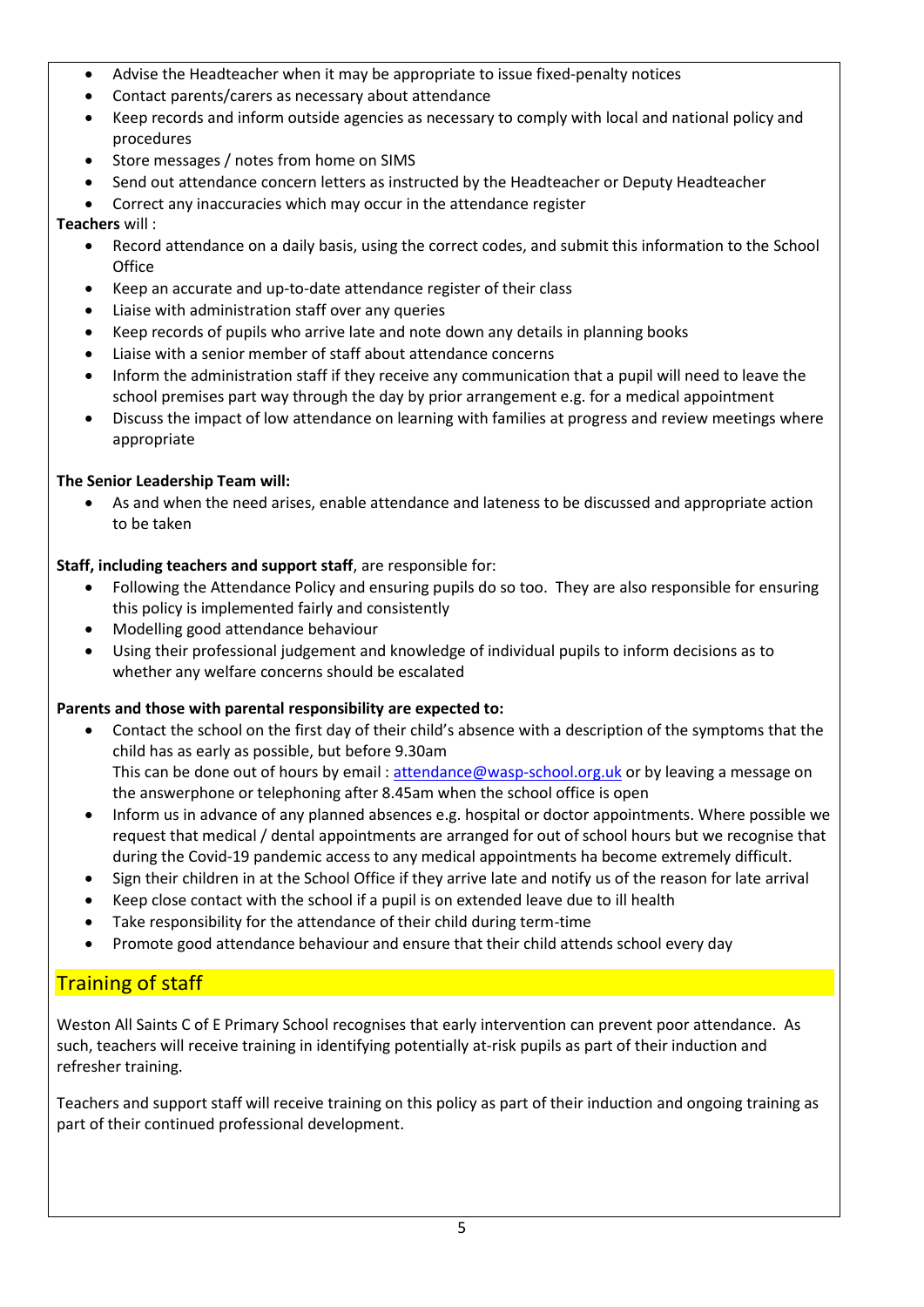#### School procedures

#### **Taking the Register**

The school attendance register is a legal document and must be marked accurately. Schools must take a morning register and afternoon register and record the attendance or absence of every pupil, including the reason for any absence and whether it is authorised or unauthorised. A certified extract of the register can be used as evidence in legal proceedings against parents for failing to ensure their child's regular attendance or in seeking an Education Supervision Order.

At Weston All Saints C of E Primary School we use an electronic registration system (SIMS) to register pupils.

This register records whether pupils are:

- present
- absent
- attending an approved educational visit
- unable to attend due to exceptional circumstances

Any amendment to the attendance register will include:

- the original entry
- the amended entry
- the reason for the amendment
- the date on which the amendment was made
- the name and position of the person who made the amendment

Parents / carers provide reasons for absence and the school must decide whether or not they justify authorisation according to government guidelines. Any absences are regarded as unauthorised absences if no satisfactory explanation is given in a note, by email or telephone message from the parents/carers. Only the Headteacher can officially authorise an absence, but unless there is a concern, the staff will usually do this on their behalf. The school will use the national attendance codes to ensure attendance and absence are monitored and recorded in a consistent way. See appendix 1 for the DfE attendance codes. Attendance and punctuality data is recorded and will be passed on to a pupil's future school as necessary.

We will keep every entry on the attendance register for 3 years after the date on which the entry was made.

#### **Punctuality**

Pupils who arrive after 9.00am will be registered as late (code **L)**

At 9.30am the registers will be closed and pupils arriving after this time will be marked late (code **U**). A Pupil Signing in Late system is kept in the school office.

School Office staff will sign in any pupils who arrive late and will record the reasons for lateness.

This additional attendance information will be used alongside the class registers in case of a fire.

This information is also recorded in the SIMS electronic system.

Persistent lateness will be brought to the attention of the Headteacher or one of the Senior Leadership Team.

| Minutes late per day | <b>Equivalent of missing</b> |
|----------------------|------------------------------|
| 5 minutes            | 3.4 school days per year     |
| 10 minutes           | 6.9 school days per year     |
| 15 minutes           | 10.3 school days per year    |
| 20 minutes           | 13.8 school days per year    |
| 30 minutes           | 20.7 school days per year    |

During the Covid-19 pandemic, arrival times have been extended and staggered in order to enable families to maintain social distancing guidelines.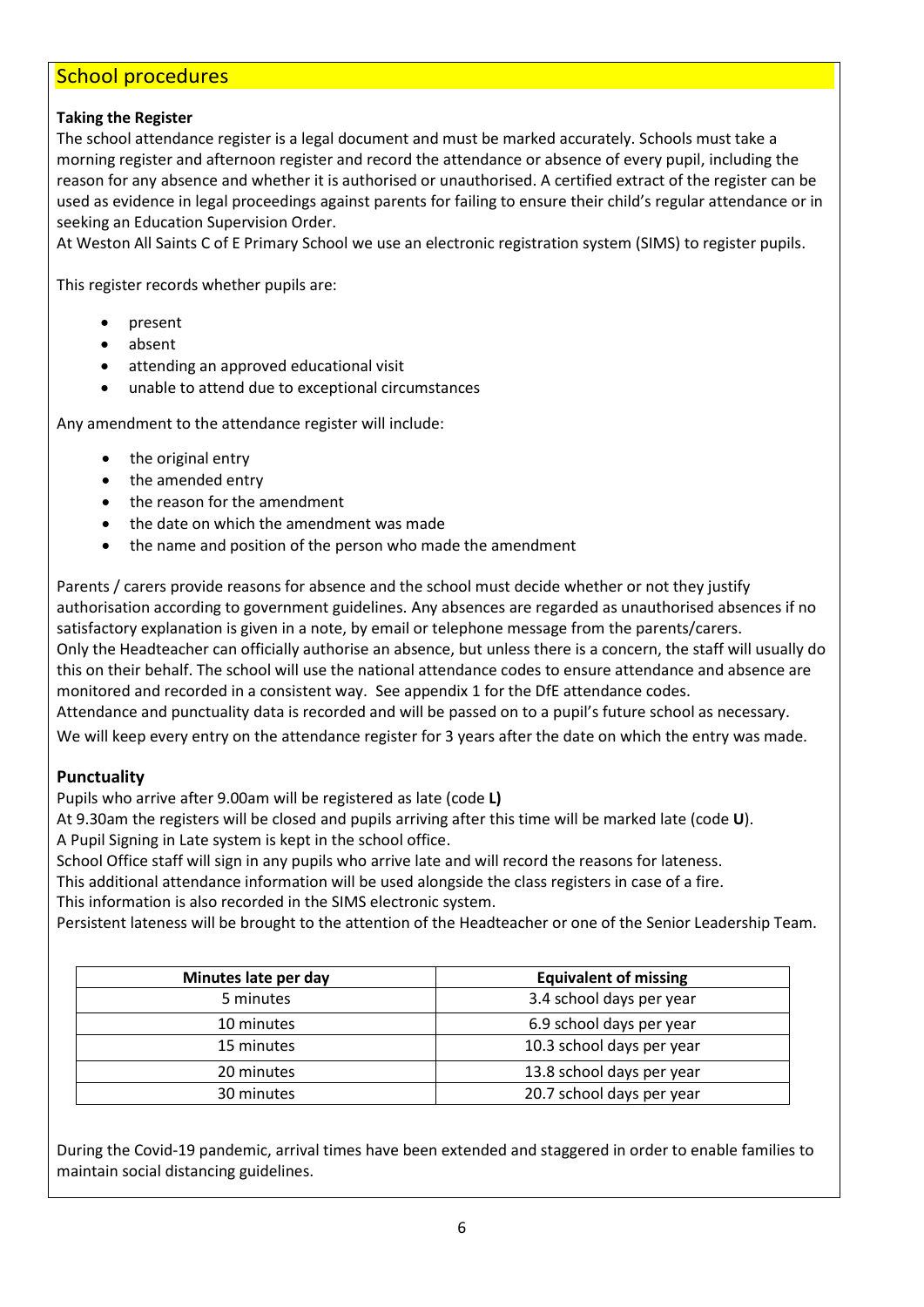#### **Following up absence**

Where any child we expect to attend school does not attend, or stops attending, we will:

- Follow up on their absence with their parent/carer
- Ensure proper safeguarding action is taken where necessary
- Identify whether the absence is approved or not
- Identify the correct attendance code to use

If no message or explanation has been received for a pupil's absence, the Attendance Officer or other designated member of staff will try to contact the parent / carer to ascertain the reason.

On contacting the pupil's family, they will be informed that for every day the pupil is absent the family must contact the school to inform them of the pupil's progress. If they do not make contact, then the school will contact them each and every day of absence.

If the Attendance Officer is unhappy with the reasons given for a pupil's absence, then the Headteacher or one of the Senior Leadership Team will be informed of any concerns and will follow up with the pupil's family. If the Attendance Officer is unable to make contact with the family to provide an explanation for an unexplained absence a member of the Senior Leadership Team will be informed.

A letter may be sent to the parents / carers. If a pupil's absence continues to rise after contacting their parent/carer, we will consider involving an education welfare officer.

The persistent absence threshold is 10%. If a pupil's individual overall absence rate is greater than or equal to 10%, the pupil will be classified as a persistent absentee.

In the event of persistent non-attendance and non-response, the school will organise a meeting with regard to that pupil's attendance inviting parents and relevant professionals. The meeting will be to identify and resolve the difficulties which are preventing the pupil from attending school. The parents/carers will be made aware of the legal requirements regarding school attendance. The plan will be reviewed to consider if targets have been met and attendance improved.

#### **Pupil Absence Monitoring**

At the end of each term, the Headteacher will review attendance using reports from SIMS. It will be used to inform individual pupils' families of any patterns developing. The information will also be used to inform the Senior Leadership Team and School Governors.

Pupil-level absence data will be collected each term and published at national and local authority level through the DfE's school absence national statistics releases. The underlying school-level absence data is published alongside the national statistics. The school will compare attendance data to the national average, and share this with the governing board.

#### Authorised and unauthorised absence

"Leave" in relation to a school means leave granted by any person authorised to do so by the governing body or proprietor of the school. The Headteacher will only consider authorising an absence during term time where an application has been made in advance and where they are satisfied that there are exceptional or special circumstances to justify the request. Please complete the Absence request form in Appendix 4.

The DfE now states that leave of absence requests for holidays should not be granted. It is acknowledged that occasionally, due to individual needs, the Headteacher may apply special consideration to requests for compassionate leave. Please complete the Holiday Request Form in Appendix 5 in this situation.

It may be necessary for the school to ask the parent/ carer to provide the school with written evidence of the reason for absence e.g. appointment cards, medical certificate or a letter from the GP.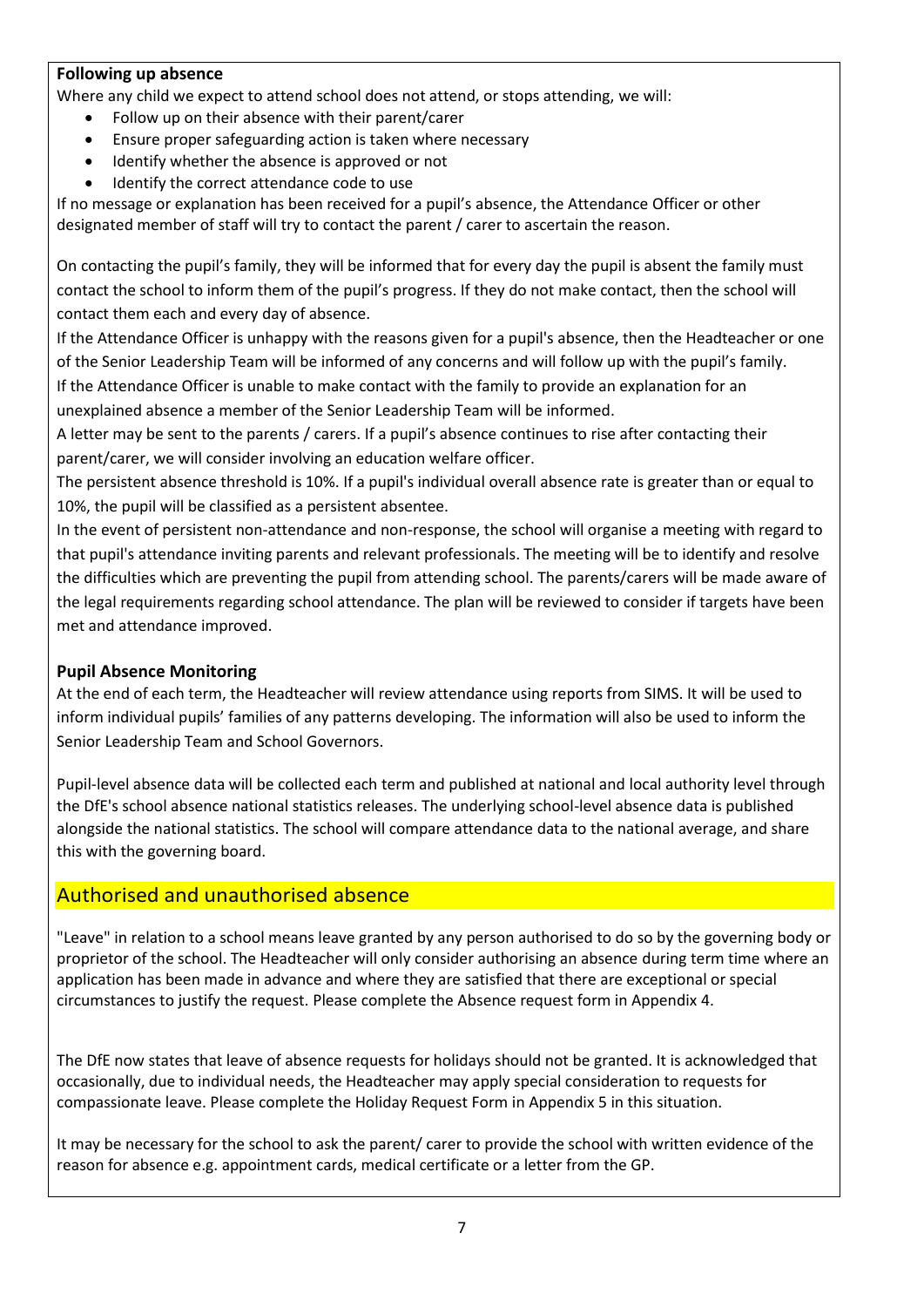If there is an extended period of absence due to medical reasons the school may ask for parental permission to contact the child's GP to confirm that the medical condition prevents the child from attending school and to establish a possible return date for the child.

#### **Examples of Authorised Absences:**

- Genuine illness of the pupil
- Hospital / dental appointment for the pupil
- Death of a near relative
- Religious observance (Faith of the parent / carer)

#### **Examples of Unauthorised Absence:**

- Sickness of a parent or other family member
- Inadequate clothing for school
- Child being used as a carer
- Problems with transport
- Non urgent medical treatment e.g. dental check-up, doctors' appointments for minor ailments (these should be made after 3pm when school finishes). We recognise that it is extremely difficult for families to access any medical appointments during the Covid-19 pandemic.
- School refusal or truancy
- A birthday treat or shopping trip
- Family holiday

#### Absence during the school day

If there is a genuine reason why a pupil must leave during the school day, the parent / carer must provide the school with information about the absence in advance or if the absence is unexpected, must contact the school with an explanation. The Headteacher will need to authorise this before the pupil is collected.

If a pupil is too unwell to remain at school, the Headteacher will arrange for the family to collect their child/children.

In **every** case the pupil must be collected by a parent or carer and signed out at the School Office.

Pupils are not permitted to leave the school premises during the school day, either alone or with friends, under any circumstances.

#### Strategies for promoting attendance / punctuality

The Headteacher will monitor the completion of the registers and absence rates and will arrange for a letter to be sent out to parents if a child is persistently absent from school or arriving late.

Attendance statistics are monitored by the Headteacher and the Governing Body and reported to the Local Authority. The target for attendance is 97%. Opportunities to maintain awareness of the need for punctuality and attendance are conveyed to parents via newsletters and the school website.

Parents will be kept informed of all concerns regarding their child's punctuality and attendance. Any issues which may cause a pupil to experience attendance difficulties will be investigated by the school through meetings with the child and the parent(s) / carer(s). It is intended that, through positive discussion, a solution to improve attendance may be reached. Specific targets may be set for improvement. Parents/carers receive an attendance sheet for their child with their end-of-year report.

#### **Reporting Non-Attendance**

In addition to the procedures set out above, the school will report pupils' attendance and unauthorised absences to homes in accordance with the legal requirements outlined by the Government.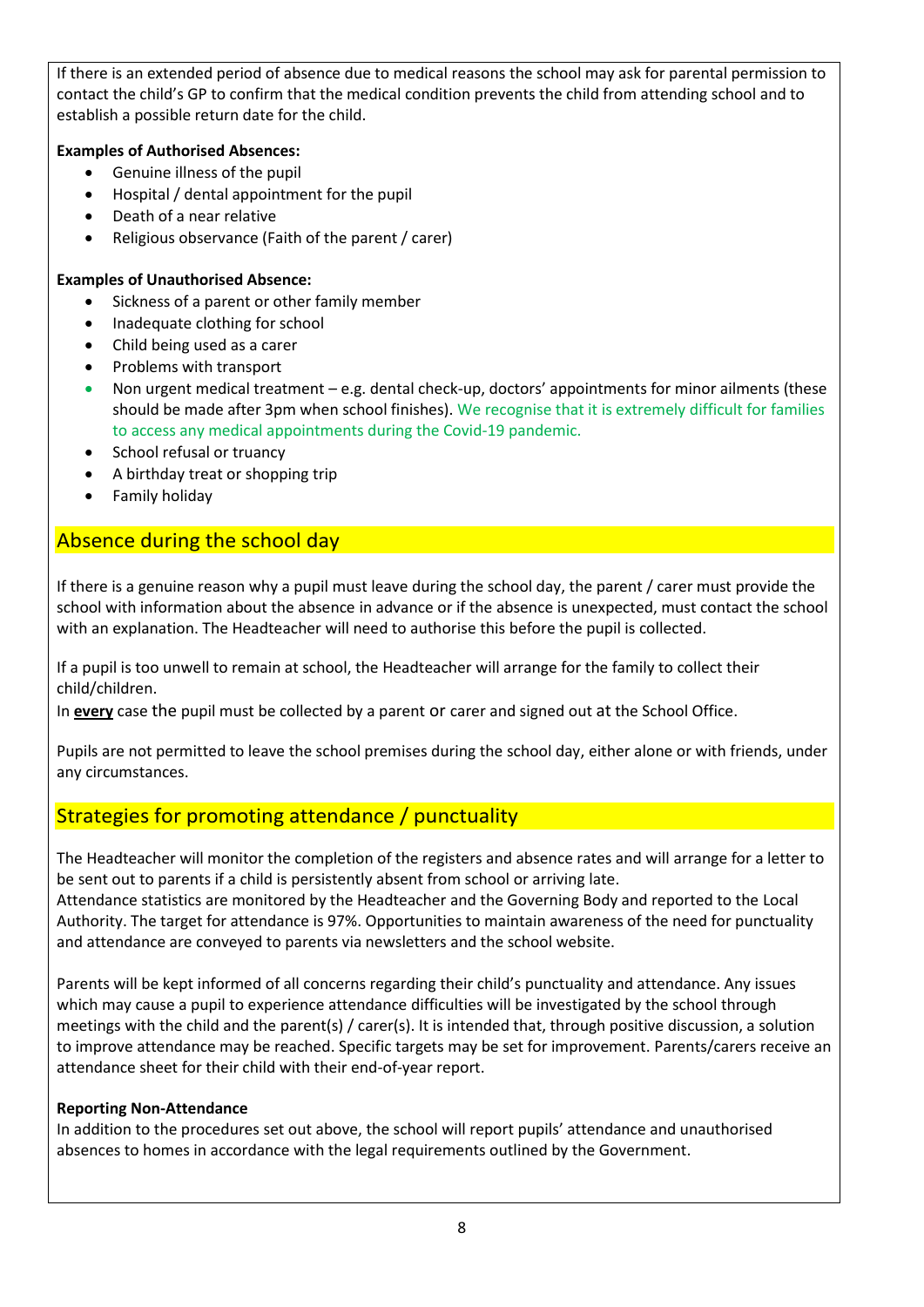#### Sanctions for persistent lateness and non-attendance

A referral can be considered to the Children Missing Education Service in line with the B&NES School Handbook for CMES. A Penalty Notice can be considered for unauthorised leave of absence taken without permission. It will be requested by the Headteacher after consultation with the Chair of Governors. A Penalty Notice can also be considered for any unauthorised absence where there is no justifiable cause.

If your child misses school because of an unauthorised holiday, each parent may get a penalty notice for each child\*. The fine for each notice is £120, with 28 days to pay (reduced to £60 if you pay within 21 days). If you don't pay your fines, this could lead to prosecution, which could lead to penalties that are higher than the original fines, and other sanctions imposed by the court.

There is no statutory right of appeal against the issuing of a Penalty Notice. The Local Authority may impose an Education Supervision Order, Parenting Contract or Parenting Order in certain circumstances.

#### School closures

When the school has planned in advance to be fully or partially closed, for example due to an INSET Day or severe weather, the code '#' will be used for the relevant pupils who are absent.

This code will also be used to record year groups who are not due to attend if the school has set different term dates for different years, e.g. induction days.

#### Term-time leave

At Weston All Saints C of E Primary School, our aim is to prepare pupils for their future lives and careers. With this in mind, we require parents to observe the school holidays as prescribed.

- The Headteacher is unable to authorise holidays during term-time.
- The Headteacher is only allowed to grant a leave of absence in exceptional circumstances. Applications must be made in advance and the Headteacher must be satisfied by the evidence which is presented, before authorising term-time leave.
- The Headteacher will determine the amount of time a pupil can be away from school during term time. Any leave of absence is at the discretion of the Headteacher.
- Any requests for leave during term-time will be considered on an individual basis and the pupil's previous attendance record will be taken into account.
- Requests for leave will not be granted in the following circumstances:
	- o immediately before and during assessment periods;
	- o when a pupil's attendance record shows any unauthorised absence;
	- o where a pupil's authorised absence record is already above **10 percent** for any reason.
- If parents take their child out of school during term-time without authorisation from the Headteacher, they may be subject to sanctions such as penalty fines.

Parents/carers should complete the form in Appendix 4 to apply for leave in exceptional circumstances.

#### School Refusal

School avoidance, or refusal, happens when a child becomes increasingly upset or anxious about attending school. This can cause major conflict at home. Typically, there may be regular early morning arguments or tantrums, refusing to get out of bed or get dressed, or repeated claims of minor illnesses.

Children may refuse to go to school for many reasons, including the following:

Social anxiety disorder, or other mental health issues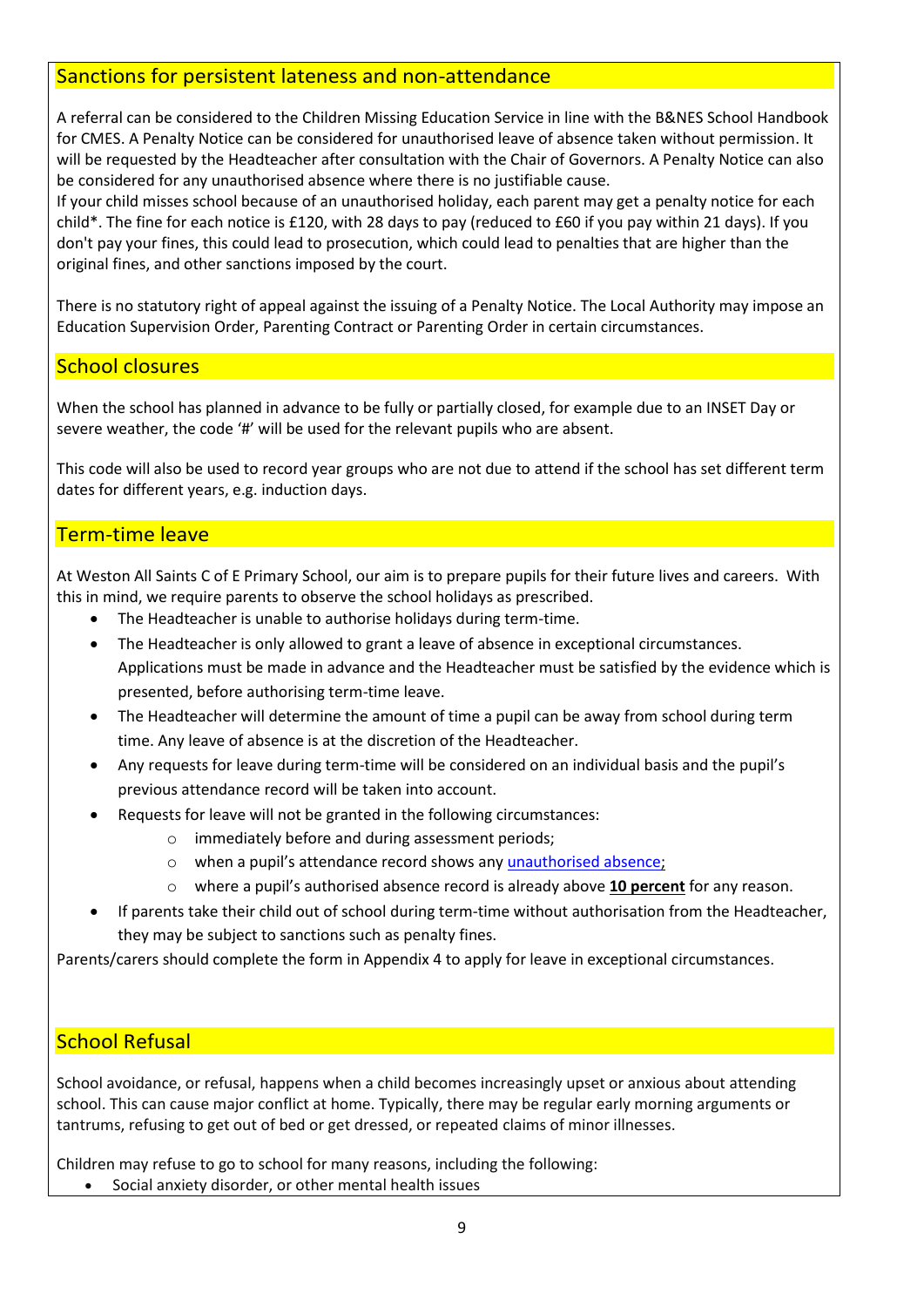- Experience of bullying, discrimination or harassment at school
- Academic problems
- Conflict with teachers or school friends
- Family problems at home

In cases of regular or repeated school refusal, we will work closely with families to investigate the exact problem. This may include talking to members of staff and other pupils, where appropriate. We will deal with each case on an individual basis, and work with families to identify the correct support to help deal with the problem.

#### Missing children

The following procedures will be followed in the event of a pupil going missing whilst at school:

- the member of staff who has noticed the missing pupil will inform the Headteacher immediately
- the office staff will also be informed as they will act as a point of contact for receiving information regarding the search
- a member of staff will stay with the rest of the class, and all other available members of staff will conduct a thorough search of the school premises as directed by the Headteacher
- the following areas will be systematically searched:
	- $\leftarrow$  all classrooms
	- $\frac{1}{2}$  all toilets
	- $\ddot{\bullet}$  the school grounds
- available staff will extend the search to the area immediately outside of the school premises, and will take a mobile phone with them so they can be contacted
- if the pupil has not been found after 10 minutes, then the parents of the pupil will be notified
- the school will attempt to contact parents using the emergency contact numbers provided
- if the parents have had no contact from the pupil, and the emergency contacts list has been exhausted, the police will be contacted
- the missing pupil's teacher will fill in an incident form, describing all circumstances leading up to the pupil going missing.
- If the missing pupil has an allocated social worker, is a LAC, or has any SEND, then the appropriate personnel will be informed
- When the pupil has been located, members of staff will care for and talk to the pupil to ensure they are safe and well
- The Headteacher will take the appropriate action to ensure that pupils understand they must not leave the premises, and sanctions will be issued if deemed necessary
- Parents and any other agencies will be informed immediately when the pupil has been located.
- The Headteacher will carry out a full investigation, and will draw a conclusion as to how the incident occurred
- Appropriate disciplinary procedures are followed in accordance with the Behaviour Policy
- Prolonged periods of unauthorised absence without contact will be handled in accordance with this policy
- A written report will be produced and policies and procedures will be reviewed in accordance with the outcome

#### Religious observances

• Parents are required to inform the school in advance if absences are required for days of religious observance for their own faith. *A copy of this absence request form can be found in Appendix 5.*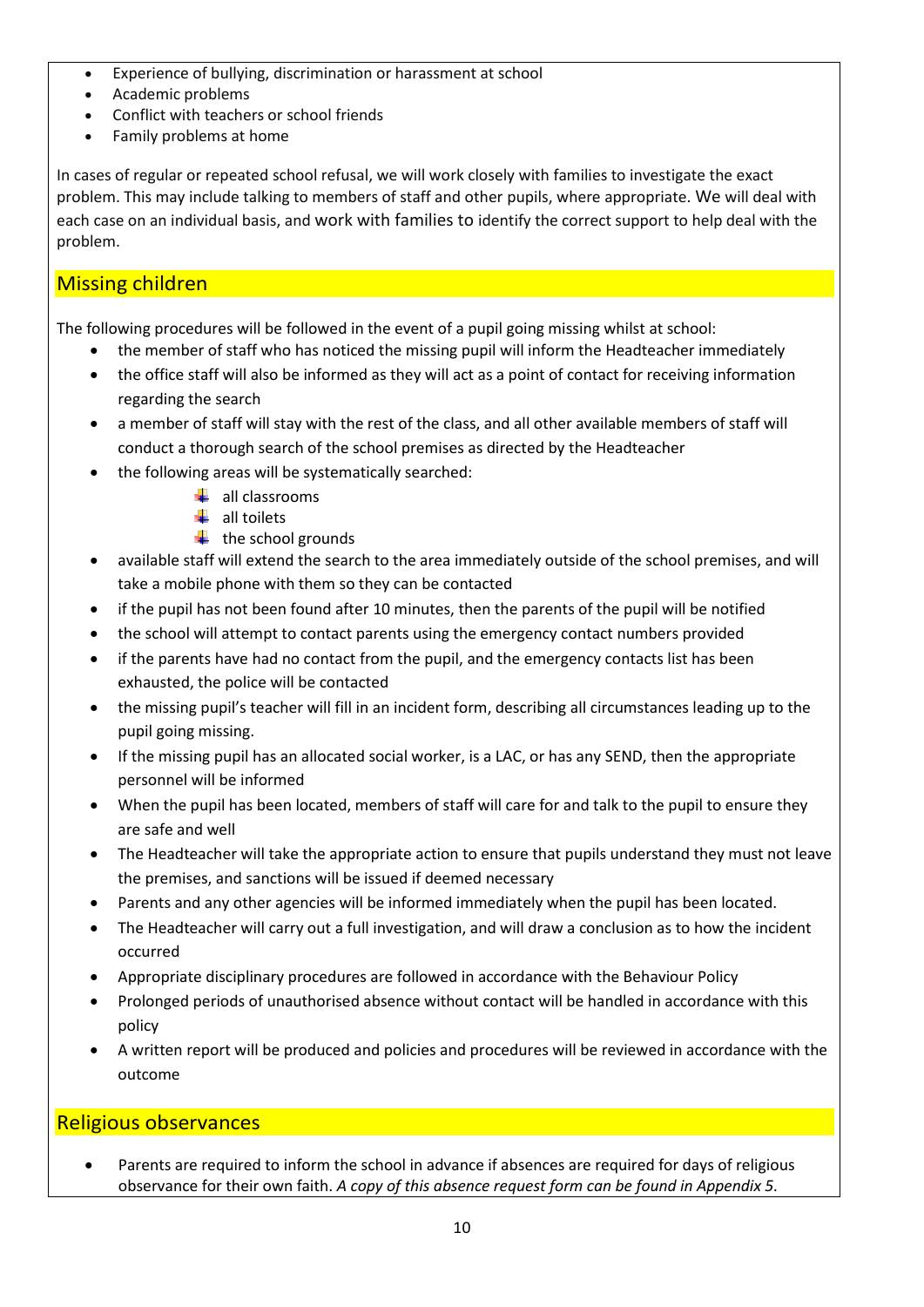• Parents are required to inform WASPS in advance if they wish for their child/children to be excused from church services taking place in Weston All Saints Church. Pupils are expected to study at home for the duration of the church service and return to school promptly. *A copy of this absence request form can be found in Appendix 5.*

#### **Appointments**

As far as possible, we prefer parents to book non-urgent medical and dental appointments outside of school hours.

Where this is not possible, a medical appointment form (see Appendix 6) should be completed and sent to the School Office.

If the appointment requires the pupil to leave during the school day, parents must collect their child/ren from the School Office and sign them out and back in if returning during the school day. Pupils will attend school before and after the appointment wherever possible.

#### Modelling, sport and acting performances/activities

A leave of absence may be granted by the Headteacher for a pupil to undertake employment during school hours for the purpose of taking part in a performance within the meaning of section 37 of the Children and Young Persons Act 1963.

Legislation sets out that a local authority licence must be obtained before a child can take part in a performance. This process may take up to 21 days.

Where the license specifies the dates that a child is to be away from school to perform, then the Headteacher should authorise those days. However, where the terms of the license do not specify dates it is at the discretion of the Headteacher to authorise leave of absence. Headteachers should be sympathetic to requests that are supported by a licence, as long as the school remains satisfied that this will not have a negative effect on a child's education.

#### Young carers

The school understands the difficulties that face young carers.

The school will endeavour to identify young carers at the earliest opportunity from enrolment at the school and throughout their time at the school so that support can be put in place for the child.

The school takes a caring and flexible approach to the needs of young carers and each pupil's situation will be dealt with on a case-by-case basis, involving other agencies if appropriate.

#### Monitoring and review

The school monitors attendance and punctuality throughout the year.

Weston All Saints C of E Primary School's attendance target is **97 percent**.

Details of our absence levels can be found on our website.

This policy is reviewed every year by the Headteacher, (in light of changes from KCSIE).

Any changes made to this policy will be communicated to all members of staff and parents.

#### **Links with other Policies**

This policy will be implemented in conjunction with the following school and Trust policies:

• Child Protection and Safeguarding Policy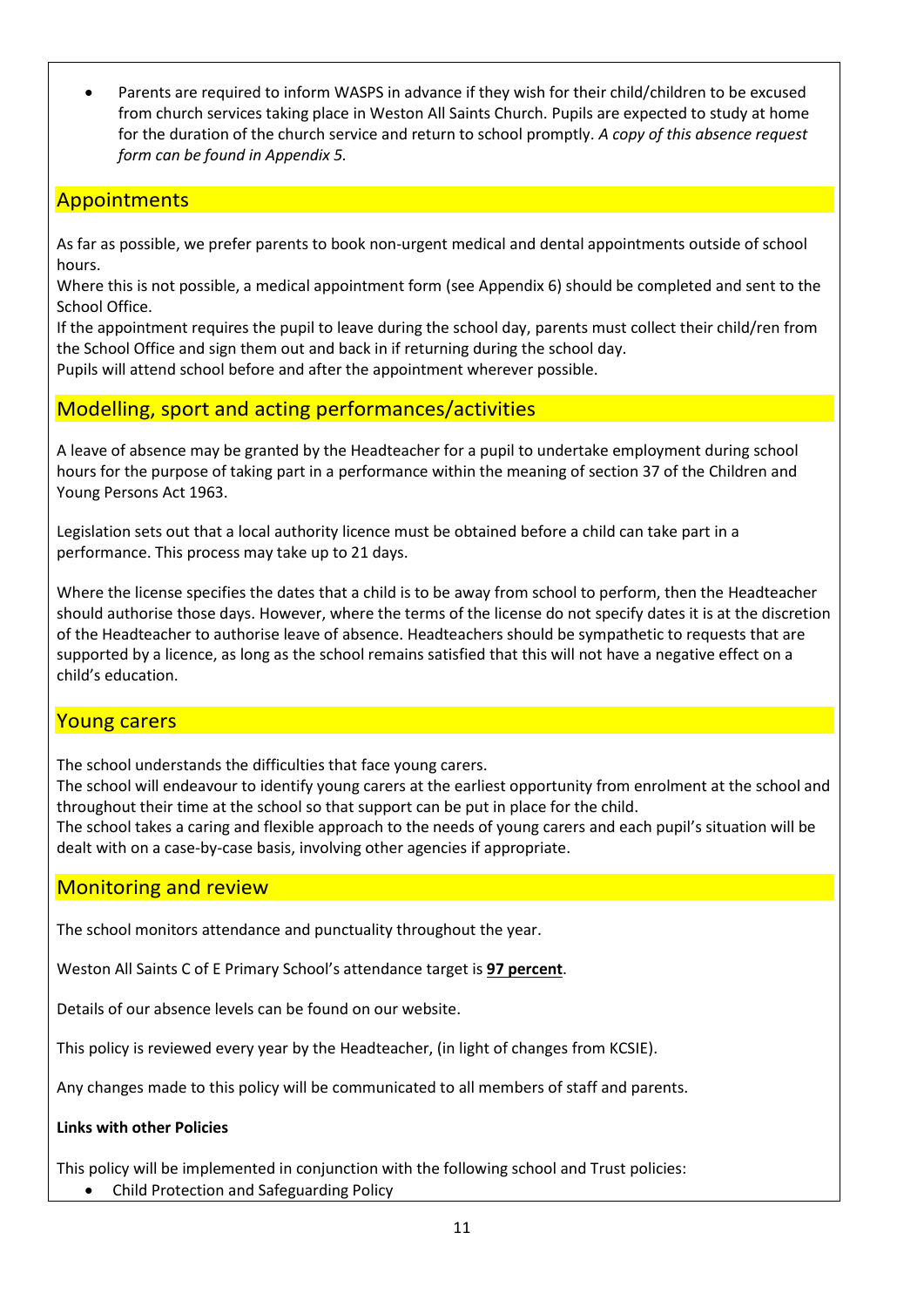- Complaints Policy
- Behaviour Policy
- Supporting Children with Medical Conditions
- Children with health needs who cannot attend school

#### **Publication of Information**

This is not a confidential document and may be viewed on the school's website.

#### **Monitoring and review**

This policy is reviewed every year by the Headteacher and the Designated Safeguarding Lead

| <b>Policy Revision History</b> |               |                                                |
|--------------------------------|---------------|------------------------------------------------|
| Policy version                 | Author        | Approval                                       |
| V.12017                        | Mrs S Badger  | <b>Comenius Trust</b>                          |
| V.22018                        | Mrs V Ledbury |                                                |
| V.32021                        | Mrs H Folkes  | Local Governing Body July 8 <sup>th</sup> 2021 |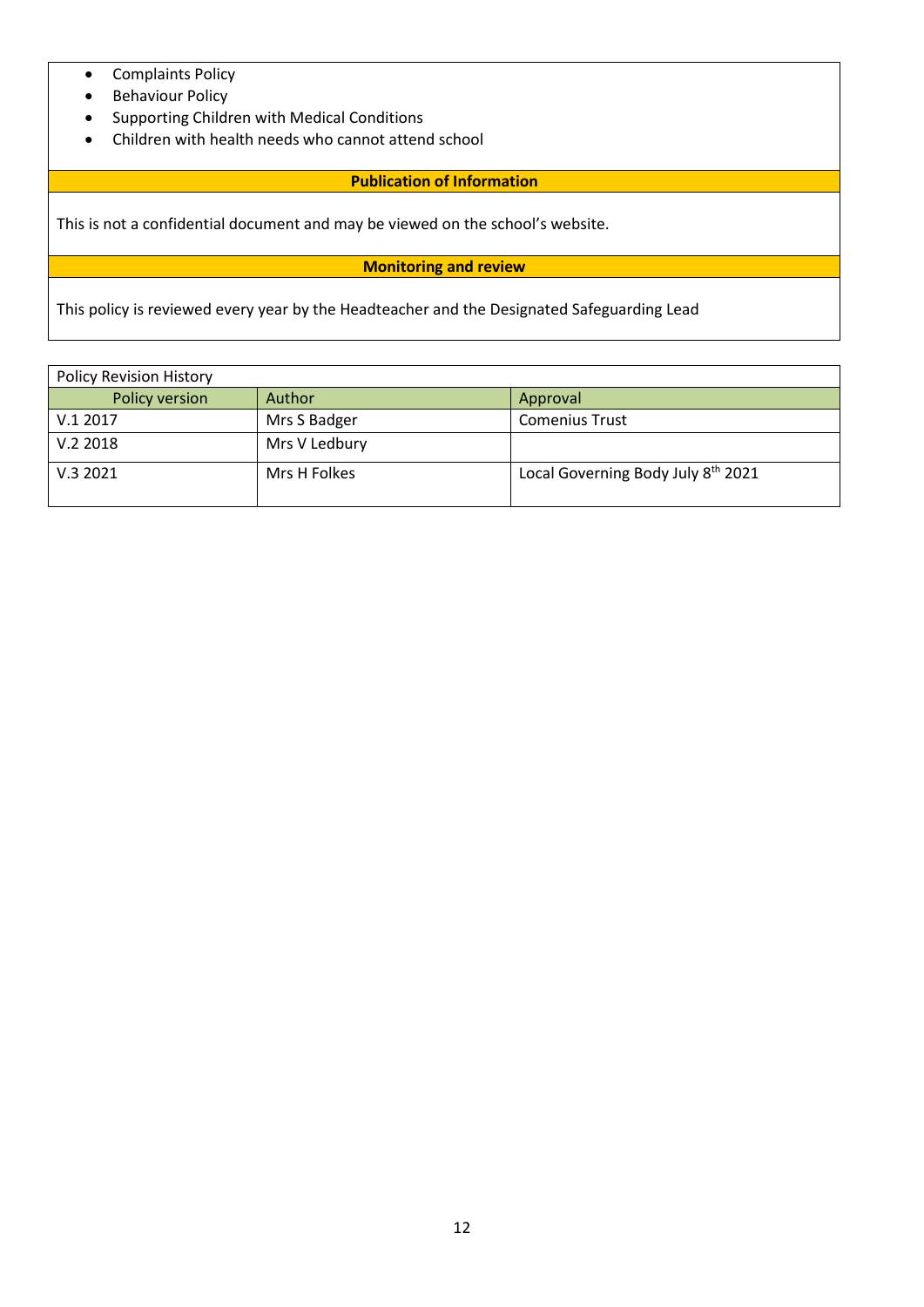#### **Appendix 1**

Attendance Codes

- $/$  = present in the morning;
- $\backslash$  = present in the afternoon;
- $L =$  late arrival before the register has closed;
- C = authorised absence;
- E = excluded but no alternative provision made;
- H = authorised holiday;

I = illness;

- M = medical or dental appointments;
- R = religious observance;
- $B =$  off-site education activity;
- G = unauthorised holiday;
- O = unauthorised absence;
- U = arrived after registration closed;
- N = reason not yet provided;
- $X = not required to be in school;$
- T = Gypsy, Roma and Traveller absence;
- V = education visit or trip;
- $P =$  participating in a supervised sporting activity;
- D = dual registered at another educational establishment;
- Y = exceptional circumstances;
- Z = pupil not on admission register.
- X = **Not attending in circumstances relating to coronavirus (COVID-19)**

**Not attending in circumstances relating to coronavirus (COVID-19)** For the school year 2020 to 2021, several new categories have been added to record instances when a pupil is 'not attending in circumstances relating to coronavirus (COVID-19)' to enable tracking of the virus (see below).

#### **Appendix 2**

The educational setting status form to record attendance during Covid-19.

This data will help the government monitor the impact of coronavirus (COVID-19) on settings, focus support more effectively and keep children safe.

#### Recording non-attendance related to coronavirus

We have defined a set of sub codes for schools to use to consistently record non-attendance related to coronavirus and help them to complete the educational settings status form.

#### The set of sub codes to record non-attendance related to coronavirus are:

**Code X01:** Non-compulsory school age pupil not required to be in school

**Code X02:** Pupil self-isolating with coronavirus (COVID-19) symptoms

**Code X03:** Pupil self-isolating due to potential contact with a confirmed case of coronavirus (COVID-19) inside the school setting

**Code X04:** Pupil self-isolating due to potential contact with a confirmed case of coronavirus (COVID-19) outside the school setting

**Code X05:** Pupils required to self-isolate as part of quarantine requirement (after arriving in the UK from a nonexempt country or territory)

**Code X06:** Pupil not in school because they have been advised specifically by their Doctor or public health authority that they are clinically extremely vulnerable and should not attend.

**Code X07:** Pupil advised specifically not to attend school as part of restrictions to education set out in Government advice.

**Code I01:** Illness

**Code I02:** Illness Confirmed case of coronavirus (COVID-19)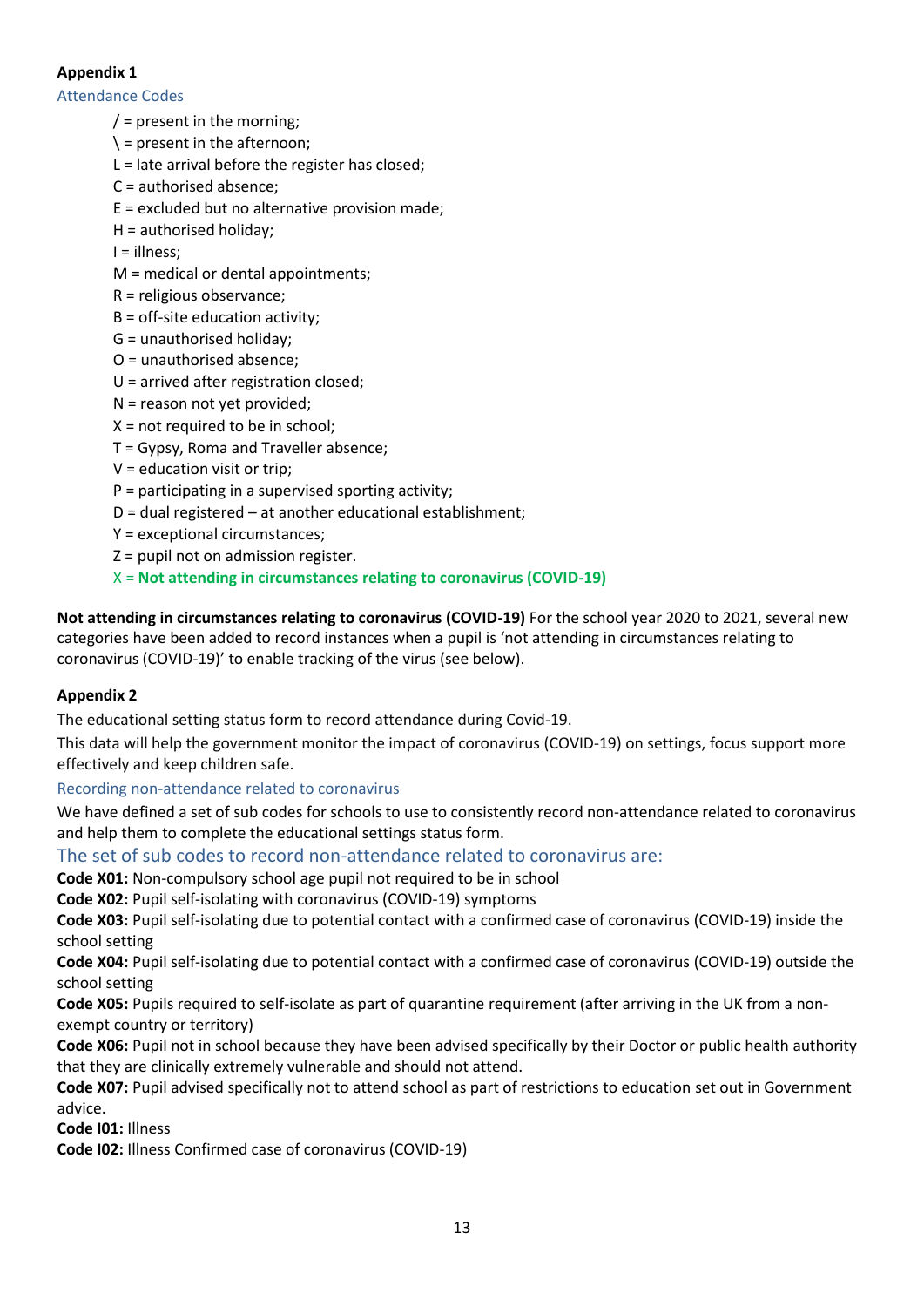#### **Appendix 3**

#### **Attendance During the Coronavirus (COVID-19) Pandemic**

From September 2020, all pupils will be required to attend school. As such, the arrangements set out in the main body of this policy (above) will be adhered to. This appendix has been developed in line with the latest Government guidance to set out the additional measures that have been put in place to support pupils' attendance at school. **At WASPS drop-off and pick-up times have been extended to ensure that social distancing can take place.**

#### **Attendance expectations from September**

From the beginning of the 2020/2021 academic year (September), attendance is mandatory for all pupils. From September, the usual rules on school attendance (as set out in the main body of this policy) will apply, including:

- parents' duty to ensure that their child attends school regularly;
- the school's responsibility to record attendance and follow up absence, in line with the procedures in the main body of this policy;
- the availability to issue sanctions, including fixed penalty notices in line with the LA's code of conduct.

#### **Shielding or self-isolating pupils**

Shielding advice for all adults and children paused on 1 August. This means that pupils who were shielding can return to school, as can pupils who have family members who were shielding.

Pupils who are no longer required to shield but who generally remain under the care of a specialist health professional should discuss their care with their health professional before returning to school. Parents should inform the school of any particular measures that need to be in place to ensure their child can return to school safely.

The school understands that there will be occasions where some pupils may not be able to attend school due to Coronavirus, including for the following reasons:

- they are self-isolating and have symptoms of Coronavirus or a positive test result themselves, or because they are a close contact of someone who has Coronavirus;
- rates of Coronavirus in the local area have risen and certain individuals are asked to temporarily shield.

Absences relating to pupils following clinical and/or public health advice will not be penalised. Where a pupil is unable to attend school because they are complying with clinical and/or public health advice, they will be immediately offered access to remote learning, in line with the Remote Learning Policy.

#### **Reluctance to return to school**

Parents will be advised to contact the school if they have concerns about their child returning to school. If a parent raises a concern, a relevant staff member will hold a discussion with the parent to discuss their concerns and provide reassurance on the measures that are in place to reduce risk in the school.

#### **Monitoring attendance**

The Headteacher will monitor the school's attendance rates once the school is open to all pupils in September.

Any trends in non-attendance will be identified (e.g. due to anxiety) and measures will be put in place to reengage affected pupils with the school.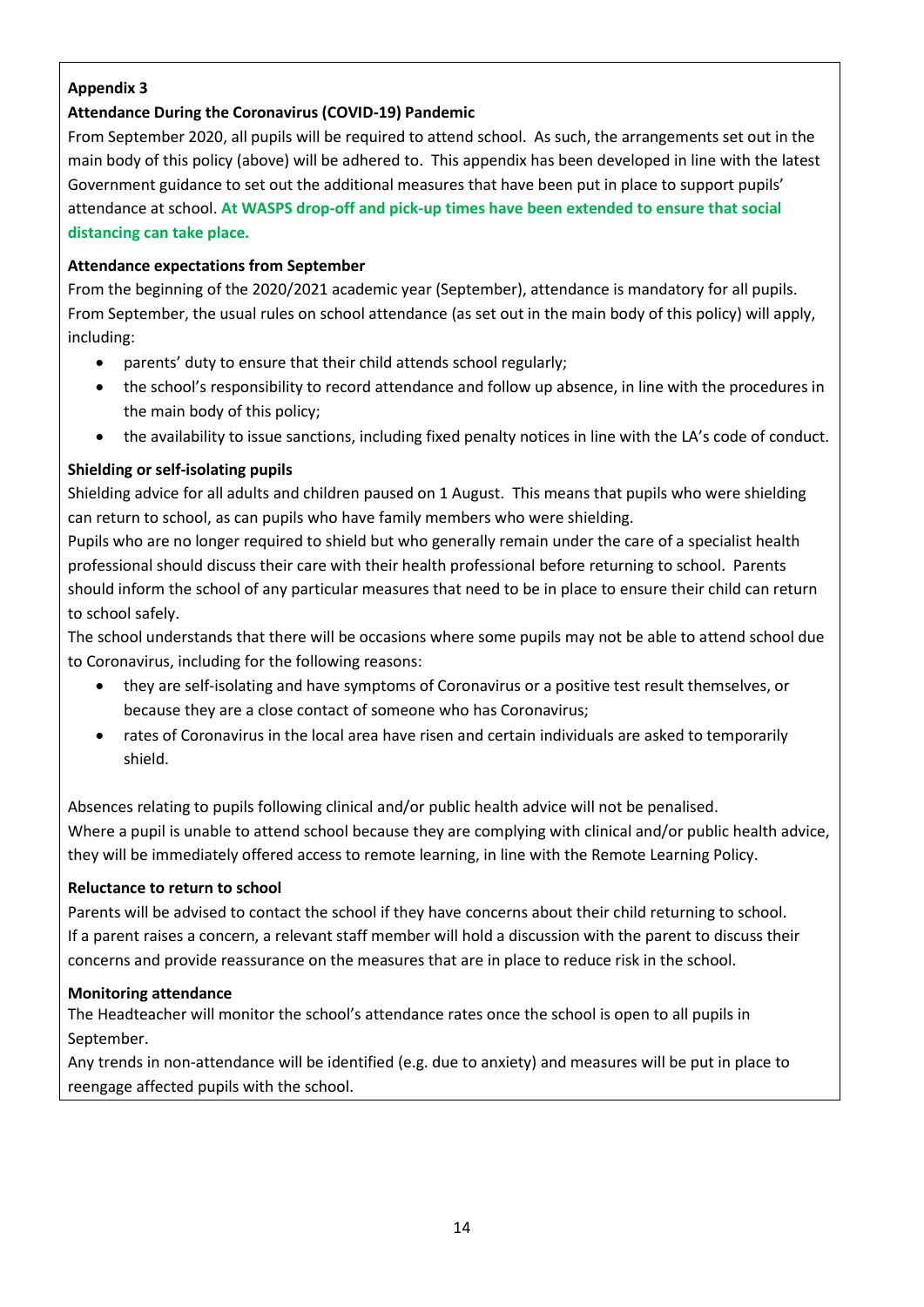### **WESTON ALL SAINTS CE PRIMARY SCHOOL REQUEST FOR ABSENCE OTHER THAN A HOLIDAY**

#### **PLEASE REMEMBER**

Absence from school can seriously disrupt your child's continuity of learning. Not only do they miss the teaching provided on the days they are away; they are also less well prepared for lessons upon their return. There is a consequent risk of underachievement, which together we must seek to avoid. Please ensure that you have read the school's attendance policy.

#### **This form must be completed and returned to school no less than two weeks before the planned absence**

|                      | Child's Name ………………………………………………………………………………Class : ………………                                                                                                            |                           |
|----------------------|----------------------------------------------------------------------------------------------------------------------------------------------------------------------|---------------------------|
|                      | I would like to take my son/daughter out of school:                                                                                                                  |                           |
| Dates:               |                                                                                                                                                                      |                           |
|                      |                                                                                                                                                                      |                           |
|                      |                                                                                                                                                                      |                           |
|                      |                                                                                                                                                                      |                           |
|                      |                                                                                                                                                                      |                           |
|                      |                                                                                                                                                                      |                           |
|                      |                                                                                                                                                                      |                           |
|                      |                                                                                                                                                                      |                           |
| Dear Parent/Guardian |                                                                                                                                                                      | <b>CURRENT</b>            |
|                      |                                                                                                                                                                      | <b>ATTENDANCE</b><br>$\%$ |
|                      | Further to your recent request for leave of absence.                                                                                                                 |                           |
|                      | Please ensure that your child returns to school promptly following the planned absence as failure to<br>do so can result in their removal from the school roll.      |                           |
|                      | will be marked as unauthorised and referred to the Children Missing Education<br>Service who may issue a Penalty Notice of up to £120 (S.444(1) Education Act 1996). |                           |
|                      |                                                                                                                                                                      |                           |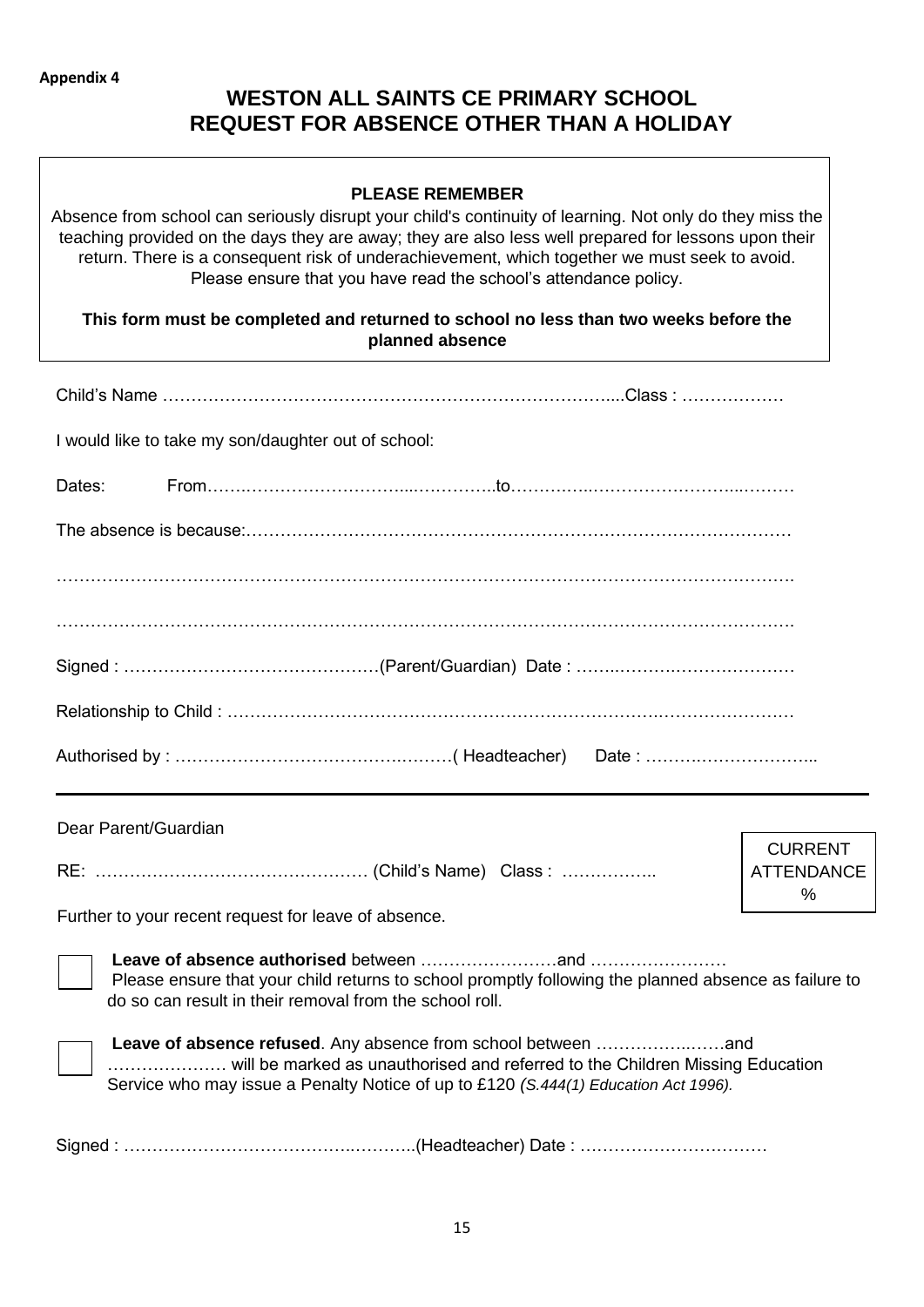### **WESTON ALL SAINTS CE PRIMARY SCHOOL**

**Broadmoor Lane, Weston, Bath, BA1 4JR**

#### **REQUEST TO TAKE A SCHOOL CHILD ON HOLIDAY DURING TERM TIME**

#### **PLEASE REMEMBER**

Detailed reasons **must** be given about why the holiday needs to be taken during a school term. Your child's attendance record will also be taken into account when a decision is being made. Parents do not have an automatic right to withdraw pupils from school for a holiday and, by law, have to apply for permission in advance.

**This form must be completed and returned to school no less than two weeks before the planned absence.**

Absence from school can seriously disrupt your child's continuity of learning. Not only do they miss the teaching provided on the days they are away; they are also less well prepared for lessons upon their return. There is a consequent risk of underachievement, which together we must seek to avoid.

**CHILD'S NAME :** ……………………………………………………. **CLASS :** ………………..

I would like to take my son/daughter on holiday from :

| Date of First Day of Holiday |  |
|------------------------------|--|
| Date of Last Day of Holiday  |  |
| Total No of School Days      |  |

This holiday must be in term time because :

| (continue on separate sheet if necessary) |  |
|-------------------------------------------|--|
|                                           |  |
|                                           |  |
|                                           |  |

| Dear Parent/Guardian                                                                                                                                     | <b>CURRENT</b>         |
|----------------------------------------------------------------------------------------------------------------------------------------------------------|------------------------|
|                                                                                                                                                          | <b>ATTENDANCE</b><br>% |
| Further to your recent request for leave of absence.                                                                                                     |                        |
| Please ensure that your child returns to school promptly following your holiday as<br>failure to do so may result in their removal from the school roll. |                        |

 $\_$  , and the set of the set of the set of the set of the set of the set of the set of the set of the set of the set of the set of the set of the set of the set of the set of the set of the set of the set of the set of th

**Leave of absence has been refused.** Any absence from school between …………………………… and ………………………… will be marked as

unauthorised and as such may be referred to the Educational Welfare Service.

Signed : ………………………………………….. (Headteacher) Date : ……………………………….